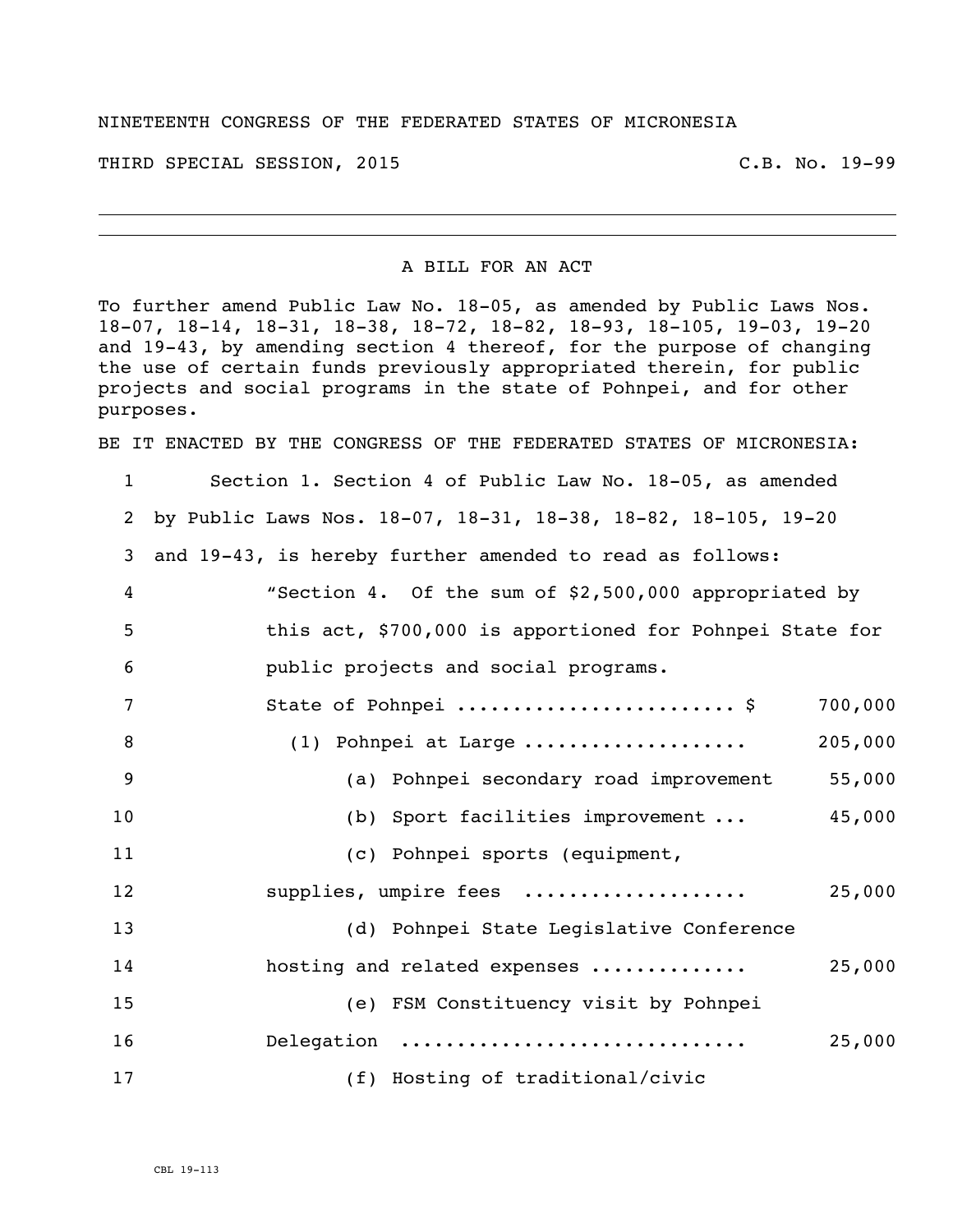C.B. No. 19-99

| $\mathbf{1}$   | leaders' conference/travel, including       |         |
|----------------|---------------------------------------------|---------|
| 2              | from foreign governments and states  \$     | 15,000  |
| 3              | (g) Consumers Association                   | 15,000  |
| 4              | (2) Election District No. 1                 | 165,000 |
| 5              | (a) Community water extension/              |         |
| 6              | sanitary toilet facilities                  | 53,000  |
| $\overline{7}$ | (b) Channel and shoreline cleanup           | 9,723   |
| 8              | (c) Elementary Schools subsidy              |         |
| 9              | in Election District No. 1, Pohnpei State . | 20,000  |
| 10             | (d) Dispensaries subsidy in                 |         |
| 11             | Election District No. 1, Pohnpei State      | 5,000   |
| 12             | (e) Graduate students' outstanding debts    | 7,000   |
| 13             | (f) PUC lights installations/accessories    | 10,000  |
| 14             | (g) Kakao nursery                           | 13,277  |
| 15             | (h) Small business/entrepreneurship         |         |
| 16             | start up                                    | $-0-$   |
| 17             | (i) Medical referral                        | 10,000  |
| 18             | (j) Student financial assistance            | 37,000  |
| 19             | (3) Election District No. 2                 | 165,000 |
| 20             | (a) Rohi/Rehntu road paving                 | 20,000  |
| 21             | Paies-Kitti water system<br>(b)             | 10,000  |
| 22             | Nansalohi-Madol water system<br>(C)         | 10,000  |
| 23             | Soamwoai-Kitti water system<br>(d)          | 10,000  |
| 24             | Kinakapw road improvement<br>(e)            | 5,000   |
| 25             | (f) Rehntu (Nintok) road improvement        | 30,000  |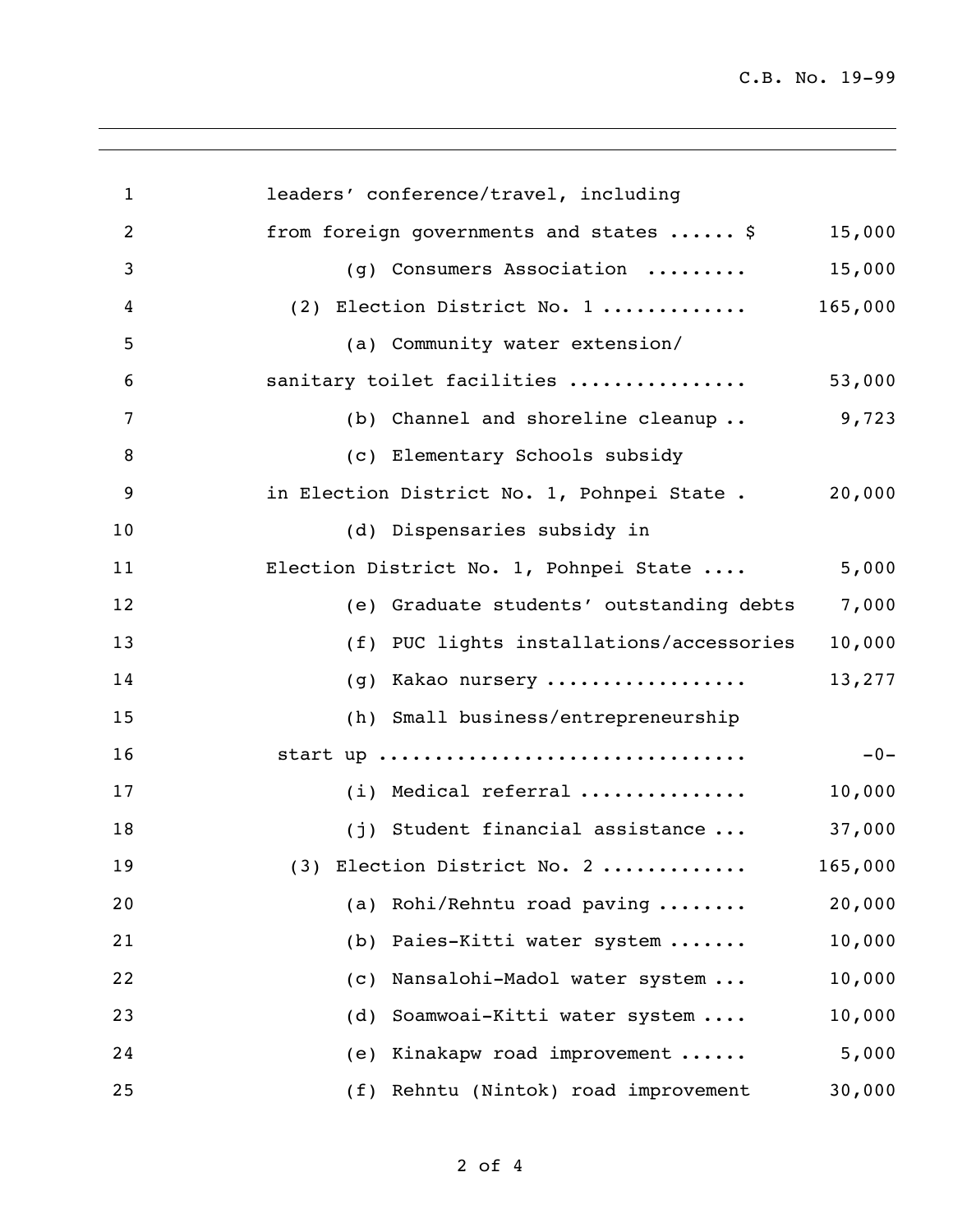$C.B. NO.$ 

| $\mathbf{1}$ | (g) Pohnpaip (Nanmand) road improvement \$         | 5,000    |
|--------------|----------------------------------------------------|----------|
| 2            | (h) Moailap coastal access road                    |          |
| 3            | improvement                                        | 5,000    |
| 4            | (i) Pohnlangas Ice Plant road                      |          |
| 5            | improvement                                        | 5,000    |
| 6            | (j) Police vehicle purchase supplement             | 10,000   |
| 7            | $(k)$ Drilling rig and accessories $\ldots$        | 5,000    |
| 8            | (1) Students financial assistance                  | 5,000    |
| 9            | (m) Purchase of PVC pipes and materials            | 5,000    |
| 10           | (n) Election District No. 2                        |          |
| 11           | administrative support services                    | 20,000   |
| 12           | (o) Kitti Judiciary branch fencing.                | 5,000    |
| 13           | (p) Pahnkarat culvert/bridge                       | 15,000   |
| 14           | (4) Election District No. 3                        | 165,000  |
| 15           | (a) Care Micronesia Foundation                     | 25,000   |
| 16           | (b) Election District No. 3                        |          |
| 17           | administrative support services                    | 15,000   |
| 18           | (c) Medical referral assistance                    | 10,000   |
| 19           | (d) Youth activities and supplies $[15,000]$ 2,363 |          |
| 20           | (e) Road repair and beautification.                | 70,000   |
| 21           | (f) Extension of power lines to                    |          |
| 22           | rural areas/farm roads                             | 30,000   |
| 23           | (g) Students financial assistance                  |          |
| 24           | (Xavier High School)                               | 12,637'' |
| 25           |                                                    |          |